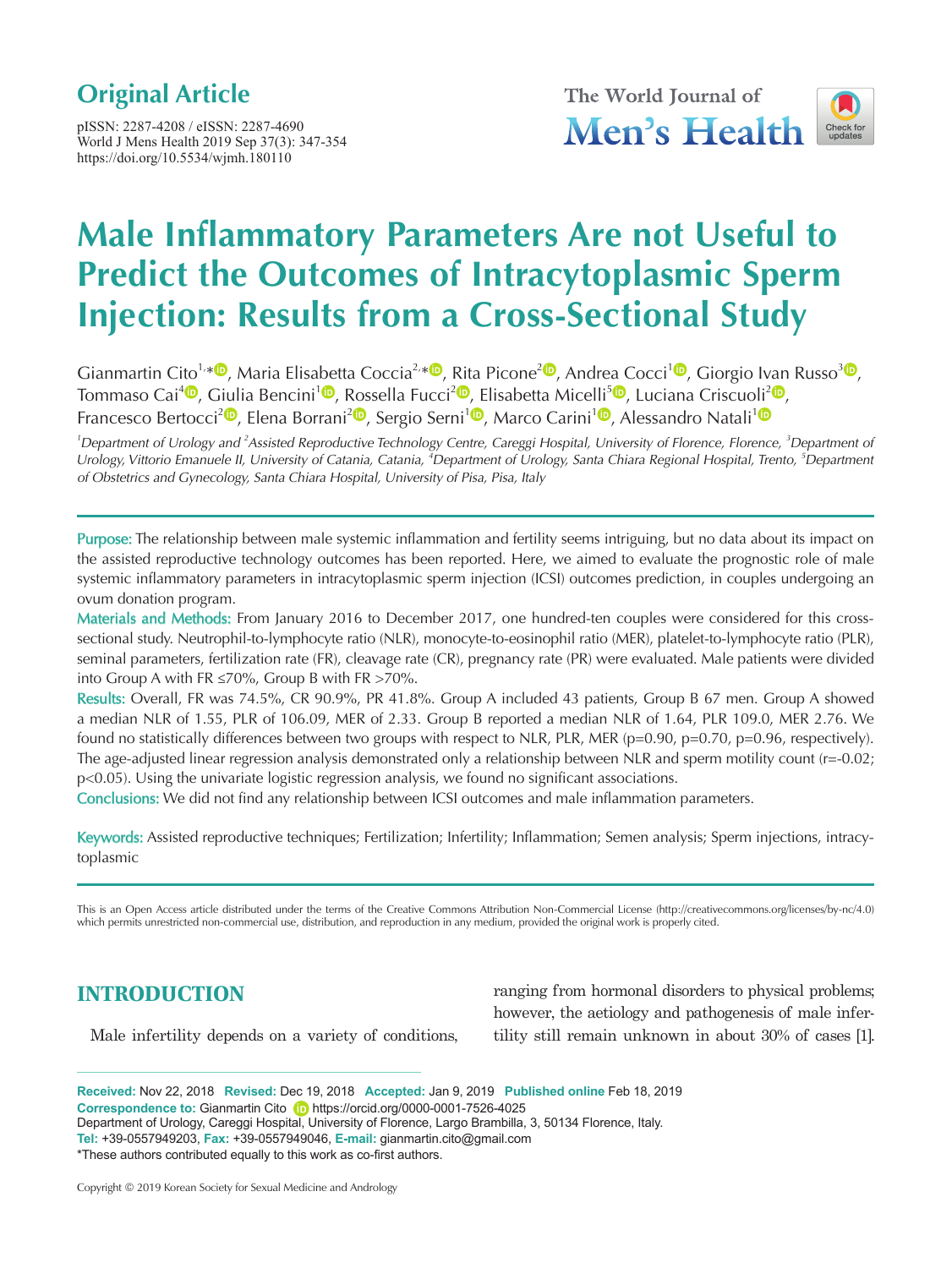Inflammatory pathologies are among the well-known reasons for male infertility, accounting for 15% of cases [2]. These systemic inflammatory diseases and inflammatory processes may alter sperm function through the production of elevated reactive oxygen species (ROS), determining injuries on sperm DNA, and apoptosis [3,4].

Since analysing some acute phase reactors, such as serum amyloid A protein, C-reactive protein, interleukins, or interferon-gamma, is not part of routine clinical practise, because of technical difficulties and costs, other inflammation-based prognostic scores, such as the neutrophil-to-lymphocyte ratio (NLR), the monocyte-toeosinophil ratio (MER), and the platelet-to-lymphocyte ratio (PLR), obtained from a differential white blood cell count (WBC), can be used, thanks to their rapidity and inexpensiveness. The NLR, MER, and PLR have already been reported to play a key role in inflammatory diseases [5-9]. The relationship between male systemic inflammation and fertility seems intriguing, but no data about its impact on the assisted reproductive technology (ART) outcomes has been reported. Here, we aimed to evaluate the prognostic role of male systemic inflammatory parameters in intracytoplasmic sperm injection (ICSI) outcomes prediction, in couples undergoing an ovum donation program.

# **MATERIALS AND METHODS**

#### **1. Study schedule**

From January 2016 to December 2017, all couples presented to our ARTs Centre were retrospectively considered for this cross-sectional study.

#### **2. Study population**

All the recruited couples had a severe female infertility factor (*i.e*., premature ovarian failure, poor response to controlled ovarian stimulation, previous unsuccessful *in vitro* fertilization technique), that needed an ovum donation program from donor egg bank with ICSI cycle. We considered for this study all infertile couples from almost one year, whose male spouse presented normal or sub-fertile seminal parameters in almost two seminal analyses [4]. We did not consider for this study male spouse with presentation of azoospermia, ejaculatory ducts obstructions, endocrine hypogonadism, infections, varicocele, retractile testes or history of testicular torsion, previous chemotherapy

348 **www.wjmh.org**

or radiotherapy, hematologic disorders, chronic inflammatory diseases, and drug therapy. After the initial screening, data were collected from all participants.

# **3. Patients assessment, andrological visit and laboratory**

Baseline characteristics of male patients were recovered from each patient's medical records, including age, height, and weight with body mass index count, smoking and drinking status, use of anabolic steroids, previous diseases or surgery, history of cryptorchidism, medication, and comorbidities. Hormone measurements, including follicle stimulating hormone, luteinizing hormone, total testosterone, aestradiol, and prolactin were collected. Genetic studies were performed, including the karyotype with the examination of microdeletions for chromosome Y and mutation of Cystic Fibrosis Transmembrane Conductance Regulator genes. The complete blood count of all male patients was monitored routinely and collected before performing the ART treatment. All of the blood samples were collected from the antecubital vein, after at least 8 hours of fasting. The hematologic parameters were determined with Coulter LH-780 (Beckman Coulter s.r.l., Milan, Italy) hematologic blood analyser. The NLR, MER, and PLR (expressed in  $10^3/\mu L$ ) were calculated, by dividing the neutrophil count by the lymphocyte count, the monocyte count by the eosinophil count and the platelet count by the lymphocyte count, respectively. All male patients performed a urine analyses to detect urine tract infections. Fresh seminal fluid for ICSI cycle was obtained by masturbation after 3 to 5 days of sexual abstinence. We collected data of the seminal parameters, as below: abstinence time, sperm volume, semen pH, viscosity, total sperm count, total sperm motility (progressive motility and non-progressive motility), total sperm motility after capacitation and normal sperm morphology. Spermatozoa obtained by ejaculate underwent *in-vitro* capacitation before ICSI, with the purpose to select spermatozoa with good morphology and motility and to remove the seminal plasma. The serological tests for diagnosis of human immunodeficiency virus, hepatitis B virus, hepatitis C virus, *Cytomegalovirus*, Treponema pallidum haemagglutination, and rapid plasma reagin (RPR) tests were done. NLR, MER, PLR, and seminal parameters were collected. All parameters were compared with ARTs outcomes: fertilization rate (FR), cleavage rate (CR), and pregnancy rate (PR).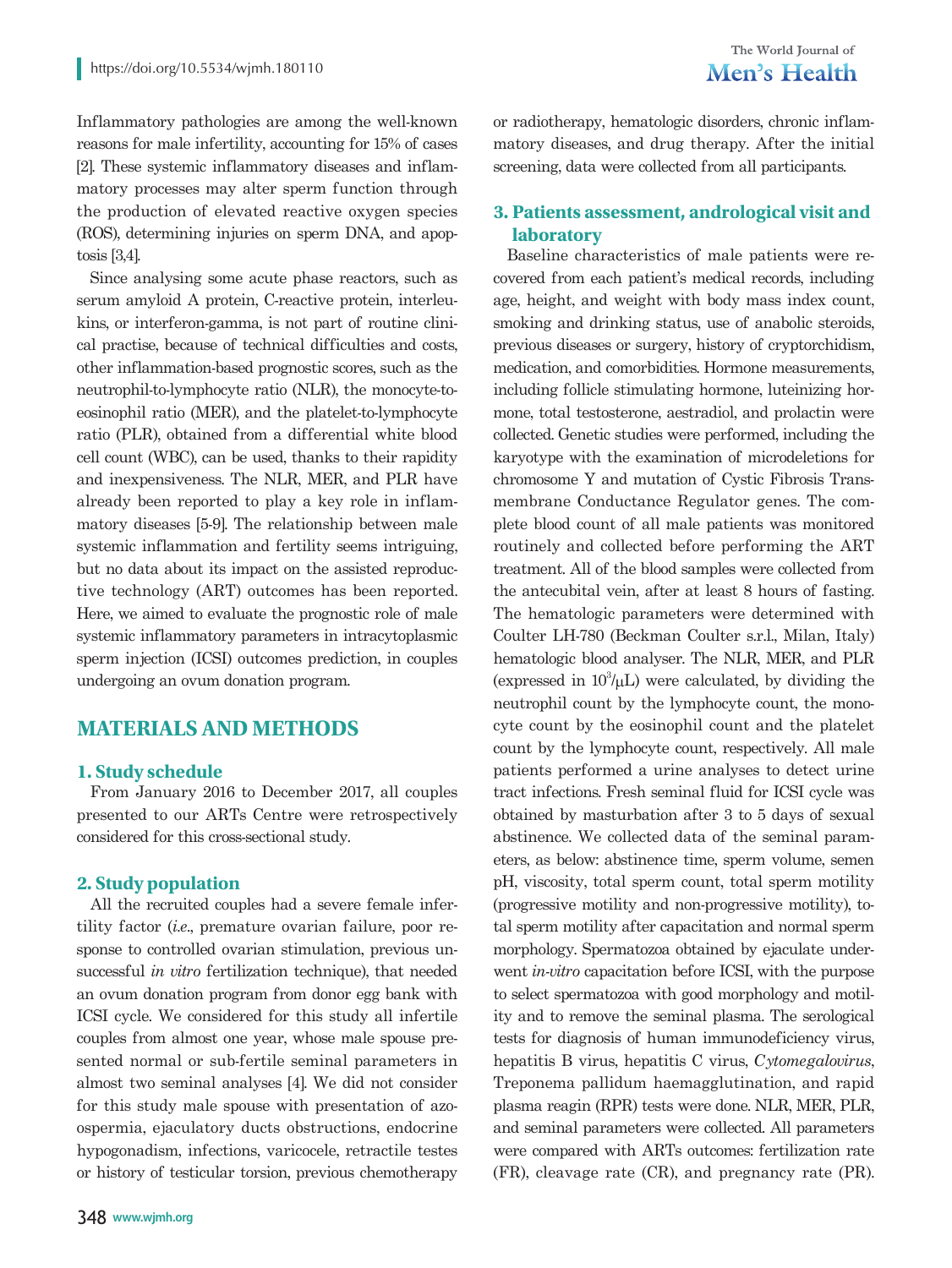# The World Iournal of Men's Health

Male patients were arbitrarily divided into two groups (A and B) according to the percentage of FR. Group A consisted of patients with  $FR \leq 70\%$  and Group B comprised those with FR >70%.

# **4. Intracytoplasmic sperm injection technique and embryological evaluation**

All oocytes retrieved were submitted to ICSI procedure. Injected oocytes were incubated in 20 µL drops. Embryo morphology was assessed 16 to 18 hours after ICSI, on days 2, 3, and 5 of development when embryotransfer (ET) was performed, using an inverted microscope with a Hoffmann modulation contrast system. To evaluate the cleavage-stage morphology, the following parameters were recorded: number of blastomeres, percentage of fragmentation, variation in blastomere symmetry, presence of multinucleation, and defects in the zona pellucida and cytoplasm. High-quality cleavagestage embryos were defined as those with all of the following characteristics: four cells on day 2 or 8 to 10 cells on day 3, <15% fragmentation, symmetric blastomeres, absence of multinucleation, colourless cytoplasm with moderate granulation and no inclusions, absence of perivitelline space granularity, and absence of zona pellucida dysmorphism (classified with the score A). Embryos lacking any of these characteristics were considered to be of low quality (score B and C). To evaluate blastocyst formation, embryos were given a numerical score from 1 to 4 according to their degree of expansion and hatching status, as follows: 1, an early blastocyst with a blastocoel that was less than half of the embryonal volume; 2, a blastocyst with a blastocoel that was greater than half of the embryonal volume; 3, an expanded blastocyst with a blastocoel that completely filled the embryo; 4, a hatching blastocyst. Expanded and hatching blastocysts were classified as complete blastocysts. Thereafter, we evaluated the reproductive outcomes: FR, CR, and PR. The total and normal oocyte FR was calculated by total number of fertilized oocytes and 'two pronuclear' fertilized oocytes by the number of injected oocytes, respectively. The CR was calculated by the number of embryos obtained by the number of normal fertilized oocytes. Embryos were transferred into the uterine cavity 48 to 72 or 120 hours after ICSI procedure. Supernumerary embryos were frozen. After 14 days from ET, human chorionic gonadotropin test was performed and we considered clinical pregnancy as the presence of a gestational sac with foetal hearth beat, that can be visualized by ultrasound 5 to 6 weeks after ET.

#### **5. Ethical and statistical considerations**

All the patients gave a written informed consent to agree on having their data included into the study. The work was conducted in accordance with the declaration of Helsinki. The present study protocol was reviewed and approved by the institutional review board of University of Florence, Careggi Hospital (2018-017 CINECA 10189). The study did not require any exam in addition to the normal clinical practice. The categorical variables were described using frequency and percentage, and the numerical variables were described using median and interquartile range (IQR) value. Continuous variables are presented as median and IQR and differences between groups were assessed by the Student independent t-test or the Mann–Whitney U-test on the basis of their normal or not-normal distribution, respectively (normality of variables' distribution was tested by the Kolmogorov–Smirnov test). Age-adjusted linear regression analysis was performed to determine the relationship between numeric dependent and independent parameters, and logistic regression analysis was employed to determine significant predictors of pregnancy, FR >70% and cleavage using NLR, PLR, and MER. The study was conducted at a confidence level of 95%. All statistical analyses were completed using Stata software ver. 14 (StataCorp., College Station, TX, USA). For all statistical comparisons, significance was considered as  $p<0.05$ .

# **RESULTS**

A total of 110 infertile couples were included in the study. This analysis included 694 frozen oocytes by Spanish donor banks. After warming, 590 oocytes survived, resulting viable and mature. A total of 110 fresh ICSI cycles were performed. The baseline characteristics of the study population are shown in Table 1. Overall, 43 patients were included in Group A and 67 patients in Group B (Table 2). We reported pregnancy in 46 cycles (overall PR per cycle of 41.8%). FR was 74.5% and CR was 90.9%. The paternal age seemed to be significantly higher in group A: The median male ages of the group A and the group B were 45.0 years (IQR, 42.0–47.0 years) and 43.0 years (IQR, 39.0–46.0 years), respectively (p=0.02). Median NLR was 1.55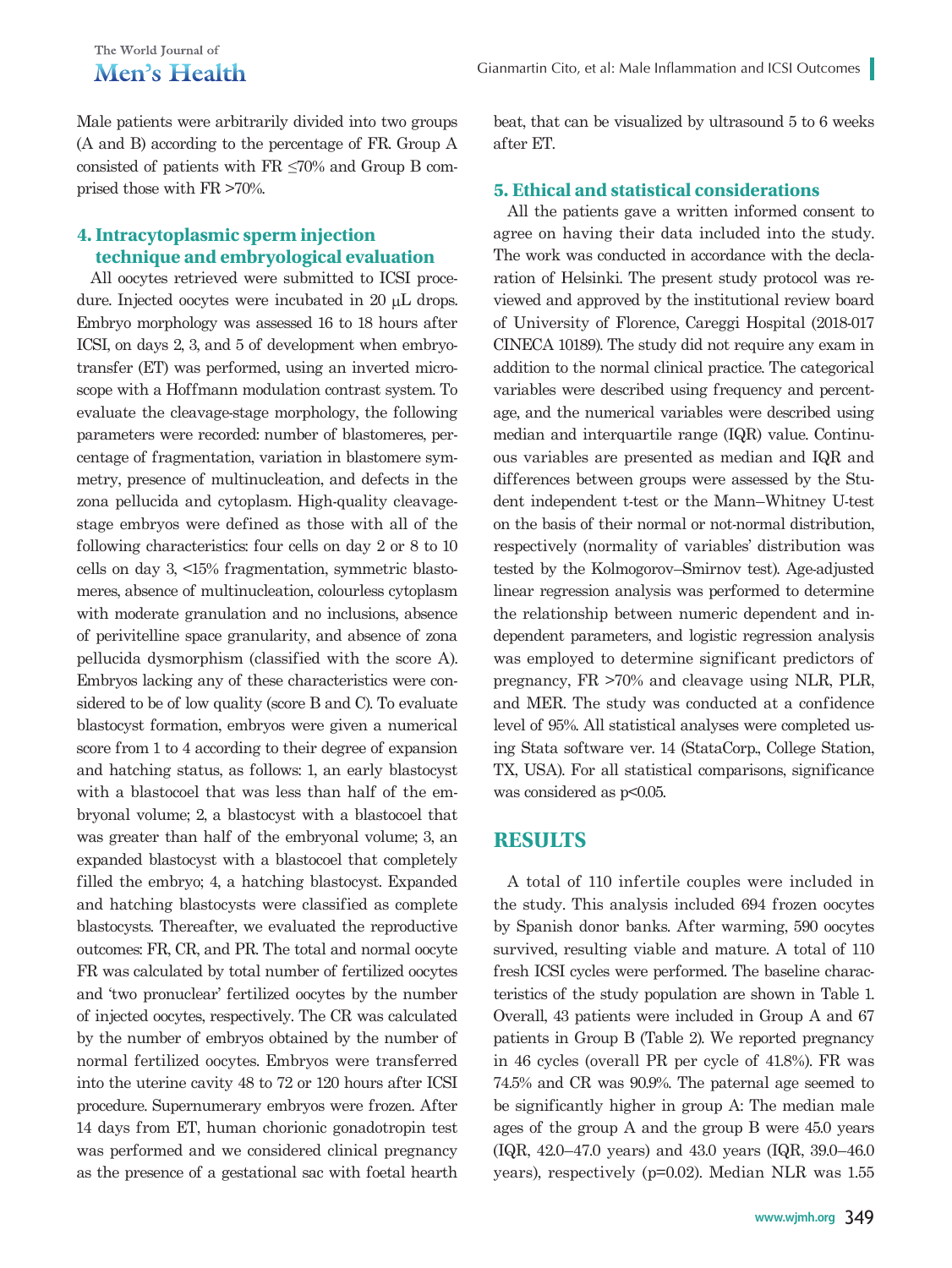#### **Table 1.** Baseline characteristics of the study cohort (n=110)

| <b>Characteristic</b>                       | Value                 |
|---------------------------------------------|-----------------------|
| Male age (y)                                | 44.0 (40.0–46.0)      |
| Female age (y)                              | 42.0 (41.0–44.0)      |
| Survival of oocytes (%)                     | $100(0.75 - 100)$     |
| Total sperm count (10 <sup>o</sup> /mL)     | 30.0 (10.0-64.0)      |
| Total sperm motility (%)                    | $60.0(50.0 - 70.0)$   |
| Total sperm motility after capacitation (%) | 90.0 (70.0–95.0)      |
| Normal sperm morphology (%)                 | $5.0(4.0 - 6.0)$      |
| Seminal volume (mL)                         | $2.8(1.9-4.0)$        |
| Seminal pH                                  | $7.6(7.2 - 8.0)$      |
| Fertilization rate 2-pronuclear (%)         | $74.5 + 26.2$         |
| Cleavage rate (%)                           | $90.9 + 30.6$         |
| Pregnancy rate                              | 46 (41.82)            |
| NLR                                         | $1.61(1.28 - 2.06)$   |
| PLR                                         | 106.71 (85.79–136.48) |
| mer                                         | $2.5(1.66 - 4.68)$    |

Values are presented as median (interquartile range), mean±standard deviation, or number (%).

NLR: neutrophil-to-lymphocyte ratio, PLR: platelet-to-lymphocyte ratio, MER: monocyte-to-eosinophil ratio.

#### **Table 2.** Comparison of clinical variables according to fertilization rate

(IQR, 1.25–2.27) in the Group A and 1.64 (IQR, 1.33–1.95) in the Group B (Fig. 1). Median PLR was 106.09 (IQR, 75.83–146.84) in the Group A and 109.00 (IQR, 88.88– 132.73) in the Group B (Fig. 2). Median MER was 2.33



**Fig. 1.** Distribution of neutrophil-to-lymphocyte ratio (NLR) in the two groups. Group A: fertilization rate ≤70%, Group B: fertilization rate >70%.

| Variable                                    | Group A $(n=43)$      | Group $B(n=67)$       | p-value |
|---------------------------------------------|-----------------------|-----------------------|---------|
| Male age (y)                                | 45.0 (42.0-47.0)      | 43.0 (39.0-46.0)      | 0.02    |
| Female age (y)                              | 42.0 (41.0-46.0)      | 42.0 (41.0-44.0)      | 0.24    |
| Survival of oocytes (%)                     | $1.0(0.83 - 1.0)$     | $0.83(0.66 - 1.0)$    | 0.16    |
| Total sperm count (10 <sup>6</sup> /mL)     | $22.0(7.8 - 51.0)$    | 40.0 (13.0-40.0)      | 0.06    |
| Total sperm motility (%)                    | $60.0(45.0 - 70.0)$   | $60.0(50.0 - 70.0)$   | 0.38    |
| Total sperm motility after capacitation (%) | 90.0 (70.0-95.0)      | 90.0 (75.0-95.0)      | 0.95    |
| Normal sperm morphology (%)                 | $5.0(4.0-6.0)$        | $5.5(4.0 - 7.0)$      | 0.30    |
| Seminal volume (mL)                         | $2.9(2.0-4.1)$        | $2.5(1.7-3.7)$        | 0.16    |
| Pregnancy                                   | 20 (46.51)            | 26 (38.81)            | 0.48    |
| <b>NLR</b>                                  | $1.55(1.25 - 2.27)$   | $1.64(1.33 - 1.95)$   | 0.90    |
| <b>PLR</b>                                  | 106.09 (75.83-146.84) | 109.00 (88.88-132.73) | 0.70    |
| <b>MER</b>                                  | $2.33(1.98 - 4.66)$   | $2.76(1.58 - 5.05)$   | 0.96    |
| <b>WBC</b>                                  | $6.1(5.54 - 7.87)$    | $6.83(5.62 - 8.1)$    | 0.22    |
| <b>Neutrophils</b>                          | $3.3(3.0-4.45)$       | $3.95(3.0-4.7)$       | 0.28    |
| Lymphocytes                                 | $2.22(1.78 - 2.52)$   | $2.22(1.8-3.0)$       | 0.32    |
| Eosinophils                                 | $0.2(0.12 - 0.30)$    | $0.19(0.10 - 0.31)$   | 0.82    |
| <b>Basophils</b>                            | $0.03(0.01 - 0.05)$   | $0.03(0.01 - 0.05)$   | 0.37    |
| Monocytes                                   | $0.47(0.34 - 0.60)$   | $0.53(0.40 - 0.70)$   | 0.20    |
| Platelets                                   | 236.0 (206.0-269.0)   | 235.0 (204.0-278.0)   | 0.91    |
| <b>Smokers</b>                              | 9(20.93)              | 24 (35.82)            | 0.10    |
| Alcohol use                                 | 12 (27.91)            | 26 (38.81)            | 0.24    |
| BMI ( $kg/m2$ )                             | 26.12 (24.22-27.75)   | 25.30 (23.45 - 28.08) | 0.62    |

Values are presented as median (interquartile range) or number (%).

Group A: fertilization rate ≤70%, Group B: fertilization rate >70%, NLR: neutrophil-to-lymphocyte ratio, PLR: platelet-to-lymphocyte ratio, MER: monocyte-to-eosinophil ratio, WBC: white blood cell count, BMI: body mass index.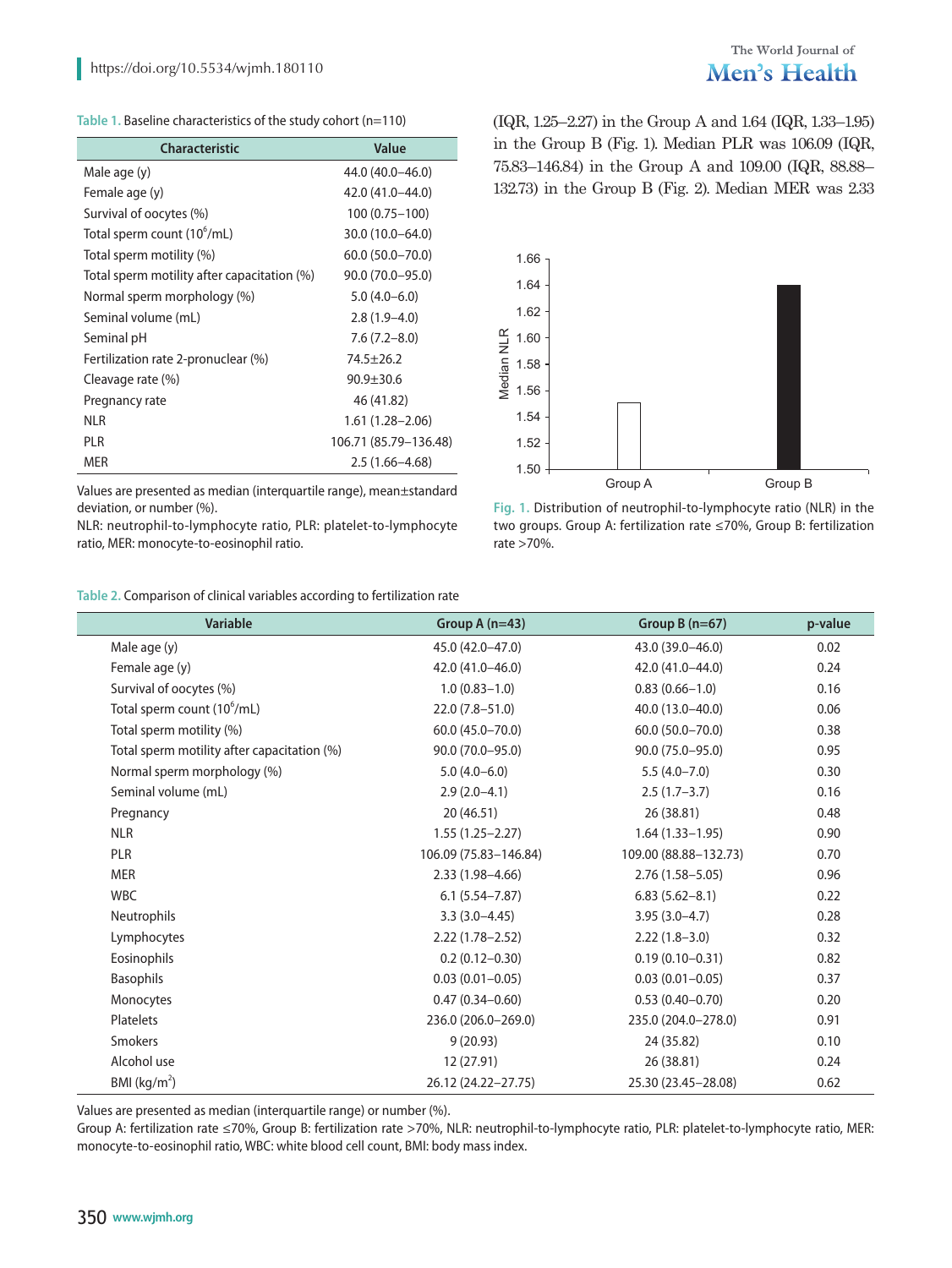# The World Journal of Men's Health

(IQR, 1.98–4.66) in the Group A and 2.76 (IQR, 1.58–5.05) in the Group B (Fig. 3). We found no statistically differences between the two groups with respect to NLR, PLR, and MER (p=0.90, p=0.70, p=0.96, respectively). Likewise, no significant differences were found in hematologic parameters, including platelet count, WBC count, neutrophil count, lymphocyte count, platelet count, monocyte count, eosinophil count, and basophil count (p>0.05). Equally, there were no significant differences between the two groups with respect to BMI and current smoking or drinking status (p>0.05).

# **1. Relationship between neutrophil-tolymphocyte ratio, monocyte-to-eosinophil ratio, platelet-to-lymphocyte ratio, and seminal parameters**

Table 3 showed the age-adjusted linear regression analysis of seminal parameters compared to NLR, MER, and PLR, demonstrating no significant associa-



**Fig. 2.** Distribution of platelet-to-lymphocyte ratio (PLR) in the two groups. Group A: fertilization rate ≤70%, Group B: fertilization rate >70%.

tions with total sperm count, total sperm motility after capacitation, normal sperm morphology, and semen volume. Only total sperm motility was related to NLR with statistic significance ( $r=0.02$ ;  $p<0.05$ ). Moreover, using the univariate logistic regression analysis, we found no associations between NRL, PLR, MER, and the ICSI outcomes, as regard the fertilization, cleavage, and PRs.

# **DISCUSSION**

#### **1. Main findings**

Only a previous study explored the association between seminal parameters and NLR and PLR, showing how these inflammatory markers are not suitable to identify patients with abnormal seminal panel [10]. Our study, analysing also MER in addition to the common used NLR and PLR, confirmed that these scores are not significantly related with total sperm count, to-



**Fig. 3.** Distribution of monocyte-to-eosinophil ratio (MER) in the two groups. Group A: fertilization rate ≤70%, Group B: fertilization rate >70%.

| Table 3. Age-adjusted linear regression analysis between NLR, PLR, MER, seminal parameters and ICSI outcomes |  |  |  |  |  |
|--------------------------------------------------------------------------------------------------------------|--|--|--|--|--|
|--------------------------------------------------------------------------------------------------------------|--|--|--|--|--|

| <b>Variable</b>                         | <b>NRL</b>                   | <b>PLR</b>            | <b>MER</b>           |
|-----------------------------------------|------------------------------|-----------------------|----------------------|
| Total sperm count                       | $0.00 (-0.01 - 0.01)$        | $-0.04(-0.4-0.33)$    | $0.01(-0.01-0.03)$   |
| Total sperm motility                    | $-0.02$ * ( $-0.01 - 0.00$ ) | $-0.38(-1.18-0.41)$   | $0.01(-0.03 - 0.04)$ |
| Total sperm motility after capacitation | $-0.01(-0.02-0.01)$          | $-0.28(-0.90-0.34)$   | $-0.13(-0.04-0.2)$   |
| Normal sperm morphology                 | $-0.03$ $(-0.07 - 0.02)$     | $-1.25(-5.40-2.88)$   | $0.13(-0.17-0.44)$   |
| Seminal volume                          | $-0.02$ $(-0.1 - 0.06)$      | $2.10(-7.78 - 12.00)$ | $0.00(-0.49 - 0.50)$ |
| Pregnancy rate                          | $1.47(0.80 - 2.70)$          | $1.00(1.00 - 1.01)$   | $1.00(0.91 - 1.11)$  |
| Fertilization rate                      | $0.79(0.43 - 1.44)$          | $1.00(0.99 - 1.01)$   | $1.00(0.90 - 1.11)$  |
| Cleavage rate                           | $0.56(0.27 - 1.18)$          | $0.99(0.98 - 1.00)$   | 1.21 (0.94-1.57)     |

Data are expressed with r-coefficient (95% confidence interval). \*p<0.05.

NLR: neutrophil-to-lymphocyte ratio, PLR: platelet-to-lymphocyte ratio, MER: monocyte-to-eosinophil ratio, ICSI: intracytoplasmic sperm injection.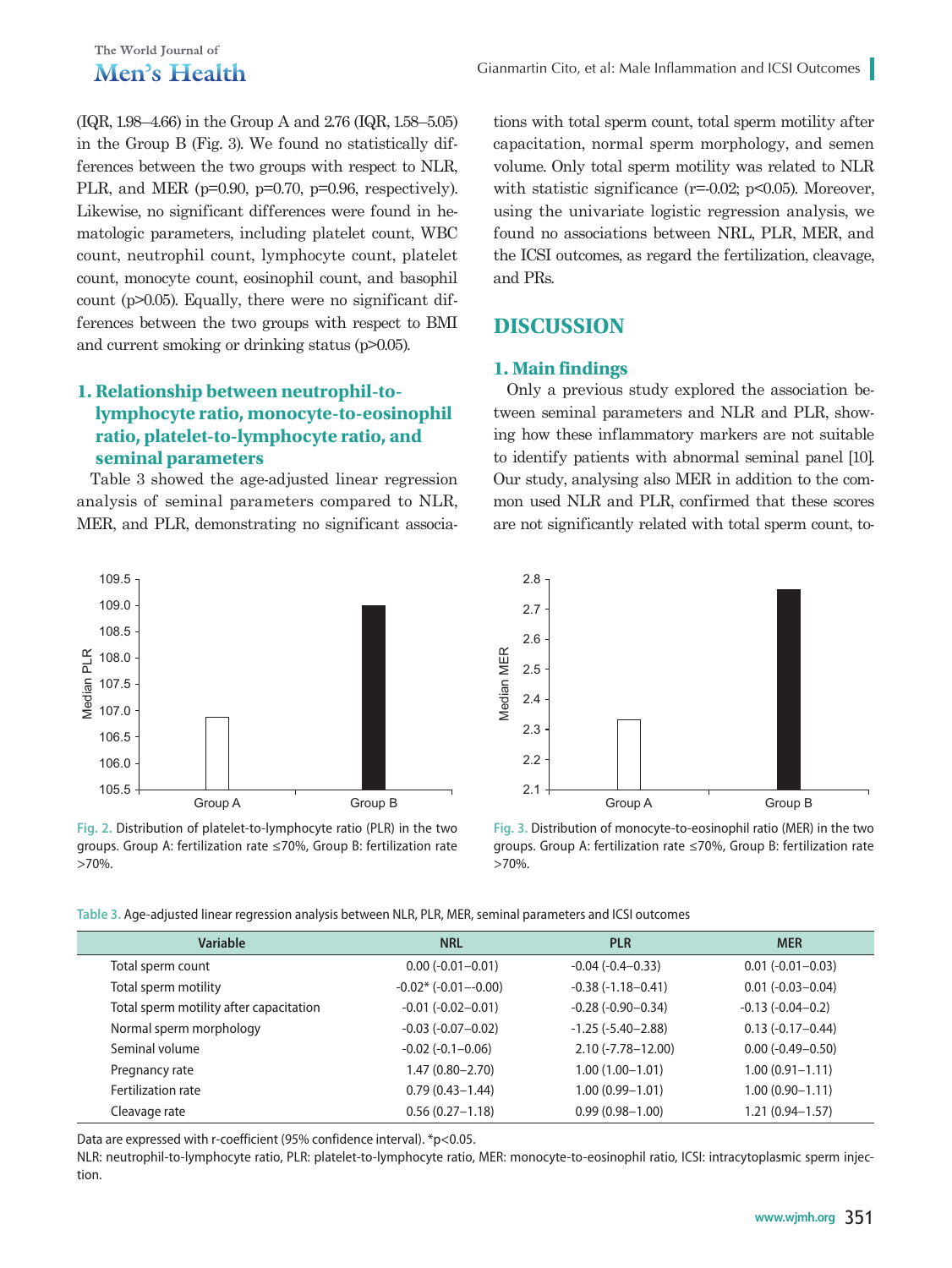# The World Journal of Men's Health

tal sperm motility after capacitation and normal sperm morphology. Although weak, we have found an association between NLR and total sperm motility, with statistical significance (p<0.05).

# **2. Results in the context of previous studies**

This data can be explained by previous studies, showing that systemic inflammation processes are associated with significant alteration in the seminal plasma [11]. In particular, Zhang et al [12] demonstrated that the inflammatory cytokines tumor necrosis factor (TNF)-alpha and interleukin-6 are able to disrupt the blood-testis barrier, reducing significantly sperm motility. Moreover, another study highlighted TNF-alpha as an influential factor of sperm count, sperm motility and normal sperm morphology among infertile male [13]. Additionally, in another trial, the serum amyloid A levels in peripheral blood were compared to sperm numbers, not finding a correlation [14]. Unfortunately, the technical difficulties and costs associated with these inflammation markers widely limit their use in routine clinical practice. In this respect, NLR, MER, and PLR count can be determined rapidly and inexpensively.

In the past years, NLR, MER, and PLR have been used in many fields to find inflammation status, such as in inflammatory diseases, cardiovascular diseases, infectious diseases, and various types of malignancies [15-19]. Furthermore, a recent study explored the role of NLR and PLR in patients with dry eye disease, founding values higher in patients with dry eye than healthy subjects [20]. However, these inflammatory markers have been used very little in male infertility field. Only one study compared the NLR, MER, and PLR scores to the prediction of sperm retrieval in patients undergoing TESE, showing that these scores may be useful in the clinical practise [21]. However, the exact role of the inflammation systemic factors in the male seminal pathways remain actually uncertain.

The starting point of our research was the knowledge that oxidative mechanisms, resulting in the production of ROS, as well as the formation of neutrophil extracellular traps, can cause a serious damage on seminal plasma. The primary molecules that regulate and direct the inflammatory response are leukocytes. When the testicular tissue of patients with idiopathic male infertility with idiopathic infertility were examined, leukocyte infiltration was detected in more than 50% of patients [22]. There are several pathologies in the male reproductive tract that cause inflammation, such as ejaculatory duct obstruction, infections, testicular torsion, varicocele, and drug therapy. For these reasons, patients with these pathologies were excluded from the study. Additionally, the hypothalamic-pituitary-testis axis can be regulated by an increase of serum cytokines, that influence negatively the gonadal function and fertility [23]. Accordingly, we included in the study only participants with a normal hormonal serum values and without a clinical presentation of hypogonadism. Previous studies evaluated the impact of paternal age on the ARTs outcomes, but in the majority of them no statistically significant correlation was shown between FRs and advanced male age. Only two studies noted a negative influence in specific subgroups: Duran et al [24], comparing three male age groups, reported a statistically significant reduced FR with advancing paternal age only in ICSI cases. Luna et al [25] found a statistically significantly lower rate of fertilization by conventional insemination for male patients older than 50 years. In accordance with these data, also in our study a significantly correlation emerged between advanced paternal age and Group A (FR<70%; p=0.02). One hypothesis to explain the influence of male age on severe infertility and sperm fertilizing potential might be the extent of DNA damage beyond the point that could be repaired by the young oocyte [26]; however, the specifics of this mechanism have yet to be identified.

Moreover, it was demonstrated that systemic inflammation proved to affect male and female as well as woman fertility. Yldrm et al [27] investigated the relationship between primary ovarian failure and some systemic inflammation scores in female and found that NLR ratio in female with primary ovarian failure was statistically significantly lower than healthy subjects.

In our study, we analysed all couples in which the heterologous oocyte donation was necessary, in order to standardize the baseline female characteristics and to remove the possible confounding factors. Indeed, donor oocytes were obtained from young, healthy, and fertile female. In this way, no bias related to the female were present. Nevertheless, we also compared NLR, MER, and PLR to the overall PR, not showing any significant correlation, how expected, since this outcome may be influenced by multiple factors, like the increased age and the endometrial factor of the recipients. For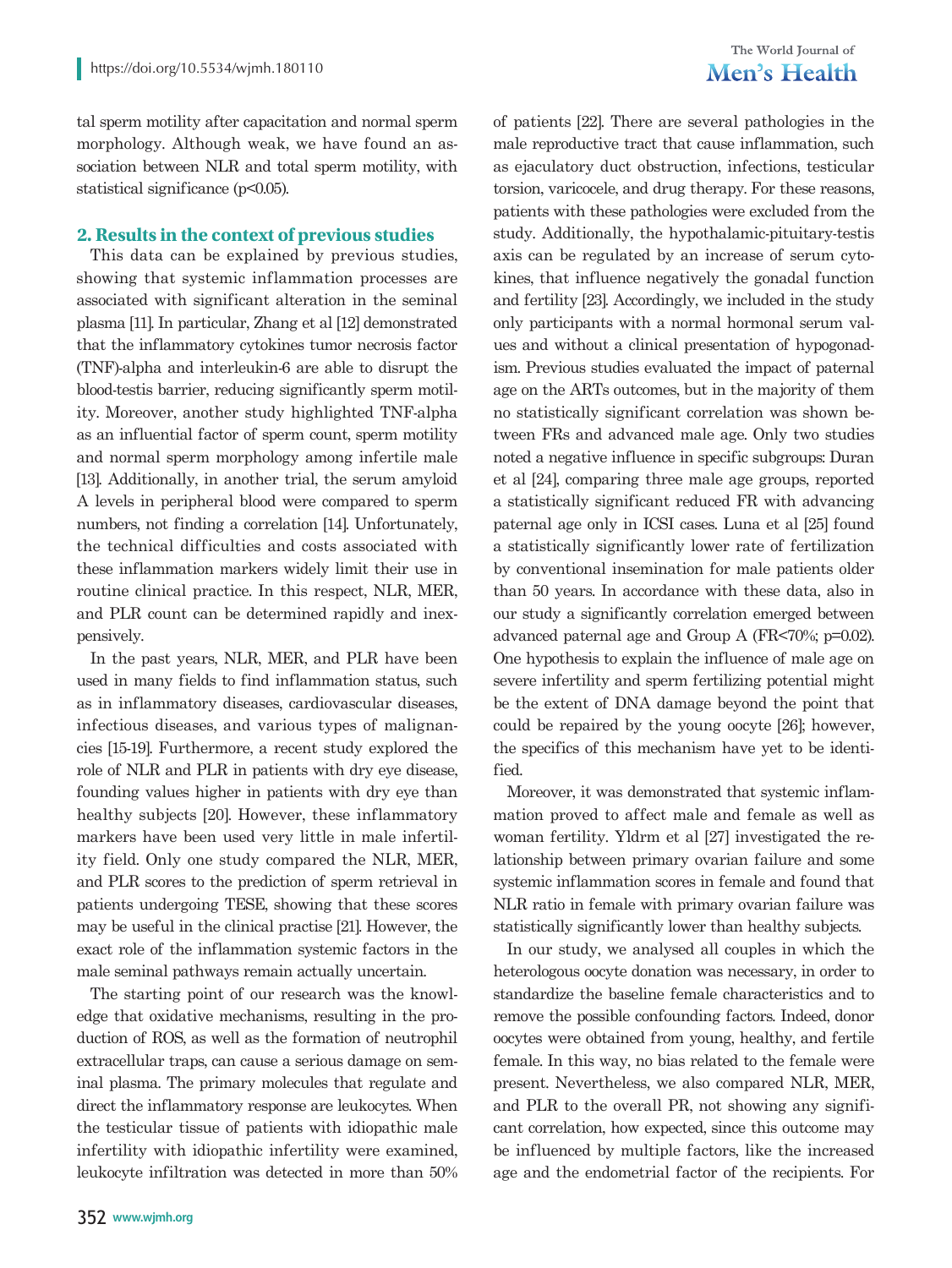this reason, we could not consider PR as the primary outcome.

#### **3. Strengths and limitations**

One limitation of this work, although it is the only in literature about this issue, is the retrospective singlecentre design. A potential limitation was the lack of serum inflammation markers, such as C-reactive protein level, amyloid A protein level, or erythrocyte sedimentation rate, due to not being routinely investigated. Moreover, this study might be clinically important, but the low number of patients could explain the significant differences not founded. Nevertheless, further multicentre researches on the useful of different markers in the male infertility issue is required to confirm the results of our study.

# **4. Clinical applicability**

Our aim was to evaluate if these inflammation scores can help the clinician to predict the success of the ART treatment. FR was usually defined as the number of fertilized oocytes (with two distinct pronuclei and two polar bodies after 17±1 hours after insemination) divided by the total number of oocytes retrieved. We took as a reference the key performance indicators established in Vienna Consensus [28] and in the previous Alpha Consensus meeting [29]. Therefore, FR greater or equal to 70% was considered optimal, and the less than 70% was suboptimal. However, we did not find any statistically significant differences between the FR, CR, PRs and these systemic inflammation-base prognostic scores.

On the other hand, there are many factors that can influence the inflammation status of patients. Although the peripheral blood sample was made in absence of concomitant baseline pathologies, it may exist many confounding factors. Moreover, the reproductive potential of male depends by many aspects, not alone by routine seminal parameters. Thus, systemic inflammation can be one cause and may have a key role in male infertility, yet throughout unknown mechanisms. For these reasons, we may suggest to improve current research on identify other useful inflammation markers that could be related to infertility or even with ICSI success.

# **CONCLUSIONS**

NLR, MER, and PLR are serum markers easily detectable in routine clinical practise. However, the use of these scores as markers to detect abnormal seminal panel, as well as to predict the successful outcomes of ICSI cycle, is not useful.

#### **Disclosure**

The authors have no potential conflicts of interest to disclose.

#### **Author Contribution**

Conceptualization: Cito G, Coccia ME, Cocci A. Data curation: Cito G, Russo GI. Formal analysis: Picone R, Fucci R, Bencini G, Bertocci F, Borrani E, Micelli E. Supervision: Cai T, Serni S, Carini M, Natali A. Validation: Serni S, Carini M, Natali A, Criscuoli L. Visualization: Serni S, Carini M, Natali A. Writing– original draft: Cito G, Coccia ME. Writing–review & editing: Cocci A, Natali A.

#### **Data Sharing Statement**

The data required to reproduce these findings cannot be shared at this time due to technical and time limitations.

# **REFERENCES**

- 1. Pasqualotto FF, Pasqualotto EB, Sobreiro BP, Hallak J, Medeiros F, Lucon AM. Clinical diagnosis in men undergoing infertility investigation in a university hospital. Urol Int 2006;76:122-5.
- 2. Fraczek M, Kurpisz M. Cytokines in the male reproductive tract and their role in infertility disorders. J Reprod Immunol 2015;108:98-104.
- 3. Azenabor A, Ekun AO, Akinloye O. Impact of inflammation on male reproductive tract. J Reprod Infertil 2015;16:123-9.
- 4. Hamada A, Esteves SC, Nizza M, Agarwal A. Unexplained male infertility: diagnosis and management. Int Braz J Urol 2012;38:576-94.
- 5. Zahorec R. Ratio of neutrophil to lymphocyte counts: rapid and simple parameter of systemic inflammation and stress in critically ill. Bratisl Lek Listy 2001;102:5-14.
- 6. Celikbilek M, Dogan S, Ozbakır O, Zararsız G, Kücük H, Gürsoy S, et al. Neutrophil-lymphocyte ratio as a predictor of disease severity in ulcerative colitis. J Clin Lab Anal 2013;27:72-6.